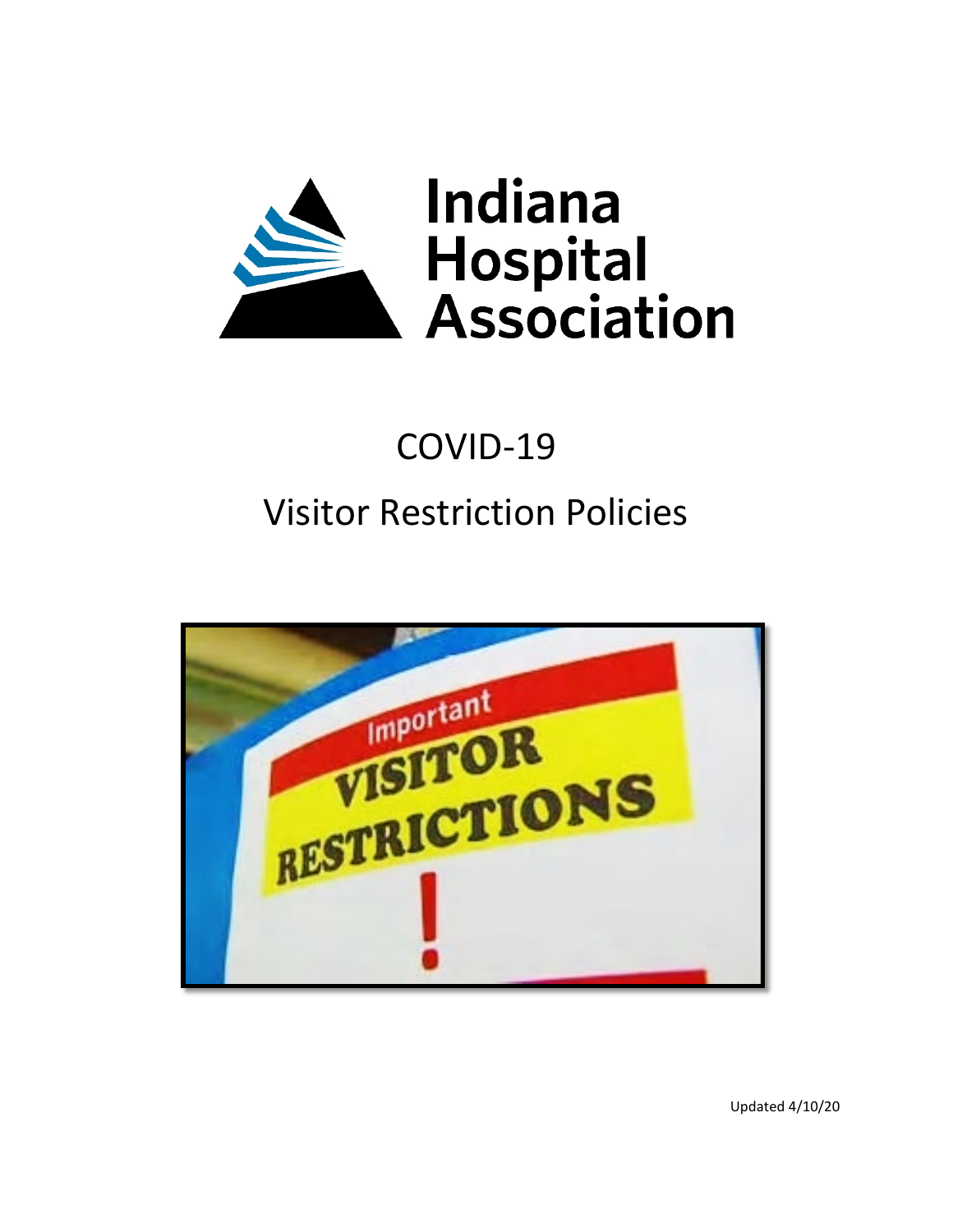The Indiana Hospital Association is committed to serving our members by providing resources to help our hospitals be the best stewards of safe care. During this unprecedented time of crisis with novel coronavirus (COVID-19), we acknowledge that hospitals are faced with unique challenges to not only provide safe care to the communities they serve, but also to keep their staff safe. As a practical guide, this toolkit was created to be used only as a resource for guidance on best practices and examples of how health care facilities are implementing visitor restrictions. Realizing that each day we are receiving new information and situations change, this toolkit is not all-inclusive. IHA will post any new helpful information as we receive it on the IHA website.

Patient and staff safety and healthy hospitals will always be a priority for IHA. Thank you to the members who have already begun to share their best practices during this difficult time.

## **Together we are better!**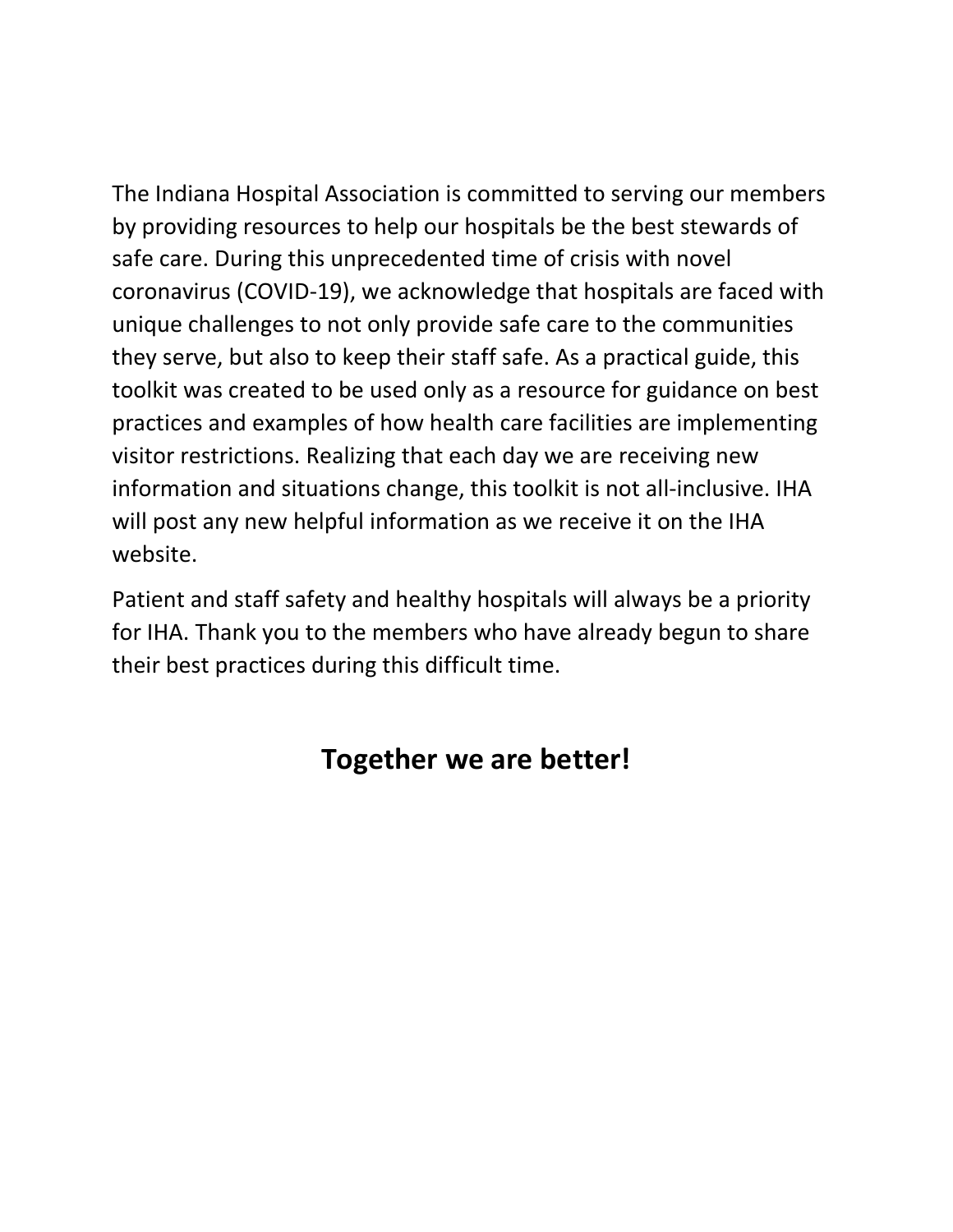## **CDC Recommendations for Health Care Visitor Restrictions**

The Centers for Disease Control and Prevention (CDC) [website](https://www.cdc.gov/coronavirus/2019-nCoV/index.html) is one of the top resources for updated recommendations and best practices on the interim infection prevention and control practices during the COVID-19 crisis. The website is where you can find how to limit the virus from entering health care facilities and keep both patients and staff safe. One very important step in this process is to limit the number of visitors to your facility, and to educate the ones who can be with their loved one during this crisis. The complete list of guidelines can be found [here.](https://www.cdc.gov/coronavirus/2019-ncov/infection-control/control-recommendations.html?CDC_AA_refVal=https%3A%2F%2Fwww.cdc.gov%2Fcoronavirus%2F2019-ncov%2Fhcp%2Finfection-control.html#manage_access)

## **Long-term Care Facilities**

#### **CDC**

Per the CDC, nursing homes are at the highest risk of being infected by COVID-19, often because older adults may have underlying chronic medical conditions. It is noted that visitors who may be ill and health care staff are most likely the source of bringing the virus into the facility. Because of this, the CDC recommends that strict visitor policies be enforced for all extended care facilities and a checklist to be used for preparedness. For guidance on visitor restrictions, visit the CDC website [here.](https://www.cdc.gov/coronavirus/2019-ncov/healthcare-facilities/prevent-spread-in-long-term-care-facilities.html) The CDC also provides a [checklist](https://www.ihaconnect.org/Resources/Public/Patient%20Safety/Resources%20for%20Visitation%20Toolkit/novel-coronavirus-2019-Nursing-Homes-Preparedness-Checklist_3_13.pdf) for nursing homes and other longterm care facilities to assist in planning.

#### **CMS**

On March 13, CMS issued a [memorandum](https://www.ihaconnect.org/Resources/Public/Patient%20Safety/Resources%20for%20Visitation%20Toolkit/3-13-2020-nursing-home-guidance-covid-19%20CMS.pdf) that provided guidance for infection control and prevention in nursing homes. The guidance was coordinated with the CDC and local public health departments and guides the process to ensure that residents of nursing homes stay safe during this health crisis.